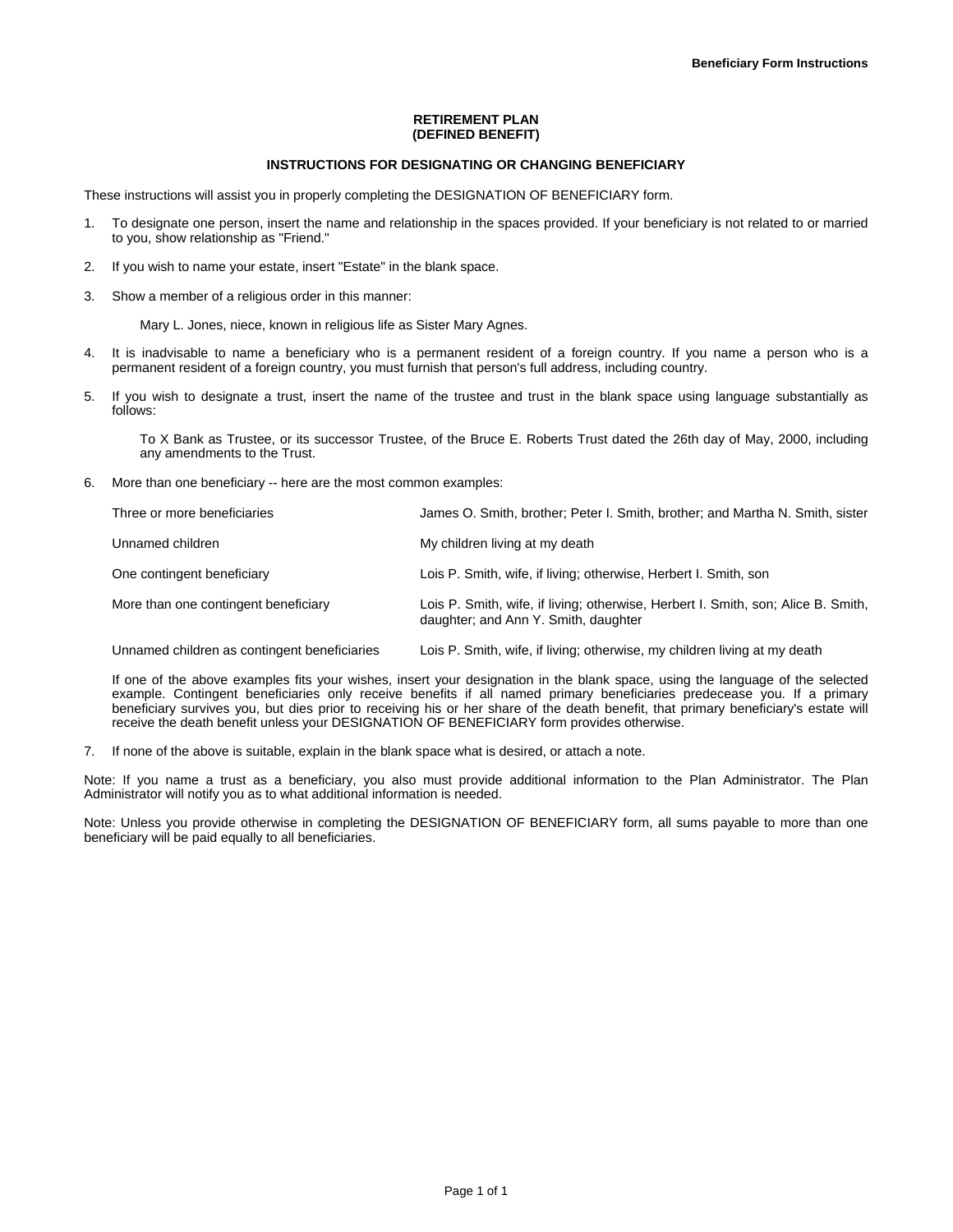### **RETIREMENT PLAN (DEFINED BENEFIT)**

### **DESIGNATION OF BENEFICIARY**

|                                                                                                                                                                                                                                                        | <b>Marital Status:</b> | ( ) Married | <b>Unmarried</b> |
|--------------------------------------------------------------------------------------------------------------------------------------------------------------------------------------------------------------------------------------------------------|------------------------|-------------|------------------|
| Pursuant to the provisions of the Plan permitting the designation of a beneficiary or beneficiaries by a Participant, I hereby designate<br>the following person or persons as primary and secondary beneficiaries of my death benefit under the Plan: |                        |             |                  |
| Primary Beneficiary(ies) [include address and relationship]:*                                                                                                                                                                                          |                        |             |                  |
|                                                                                                                                                                                                                                                        |                        |             |                  |
|                                                                                                                                                                                                                                                        |                        |             |                  |
|                                                                                                                                                                                                                                                        |                        |             |                  |
|                                                                                                                                                                                                                                                        |                        |             |                  |
| Contingent Beneficiary (ies) [include address and relationship]:*                                                                                                                                                                                      |                        |             |                  |
|                                                                                                                                                                                                                                                        |                        |             |                  |
|                                                                                                                                                                                                                                                        |                        |             |                  |
|                                                                                                                                                                                                                                                        |                        |             |                  |

\**Note to Participant:*

- 1. *Estate planning*. You may wish to consult with a professional tax advisor before completing this form.
- 2. *Effect of marriage.* See below regarding spousal consent requirements if you are married and wish to name someone other than your spouse as your sole primary beneficiary. If you are unmarried at the time of your designation, your beneficiary designation will cease to be effective immediately upon your marriage unless you have designated your spouse as beneficiary.
- 3. *Trust beneficiary.* If you name a trust as a beneficiary, the trustee also must satisfy additional documentation requirements no later than October 31 of the calendar year following the calendar year of your death. The Plan Administrator will provide you or the trustee with the additional forms you must complete.
- 4. *Under age 35.* If you are under age 35, then your beneficiary designation becomes invalid in the year in which you turn age 35 and you must complete a new DESIGNATION OF BENEFICIARY form.
- 5. *Effect of divorce.* A divorce decree or a decree of legal separation automatically revokes a designation of your spouse as a beneficiary, unless a qualified domestic relations order provides otherwise.

I RESERVE THE RIGHT TO REVOKE OR CHANGE ANY BENEFICIARY DESIGNATION. I HEREBY REVOKE ALL PRIOR DESIGNATIONS (IF ANY) OF PRIMARY BENEFICIARIES AND CONTINGENT BENEFICIARIES.

The Plan will pay all sums payable under the Plan by reason of my death to the primary beneficiary, if he or she survives me, and if no primary beneficiary survives me, then to the contingent beneficiary, and if no such designated beneficiary survives me, then the Plan will pay all such amounts in accordance with the Plan terms. I understand that, unless I have provided otherwise above, the Plan will pay all sums payable to more than one beneficiary equally to the living beneficiaries.

Date of this Designation **Signature of Participant** Signature of Participant

l

# IF YOU ARE MARRIED, SEE THE NEXT PAGE OF THIS FORM FOR APPLICABLE SPOUSAL CONSENT REQUIREMENTS.

**Note:** Unless your spouse consents (or had consented under a prior designation), to the beneficiary designation or is the sole primary beneficiary, this Designation of Beneficiary is invalid with respect to the portion of the death benefit subject to the Qualified Pre-Retirement Survivor Annuity rules. Accordingly, the Plan will pay the Qualified Pre-Retirement Survivor Annuity to your surviving spouse and then will pay any excess death benefits to your designated beneficiary.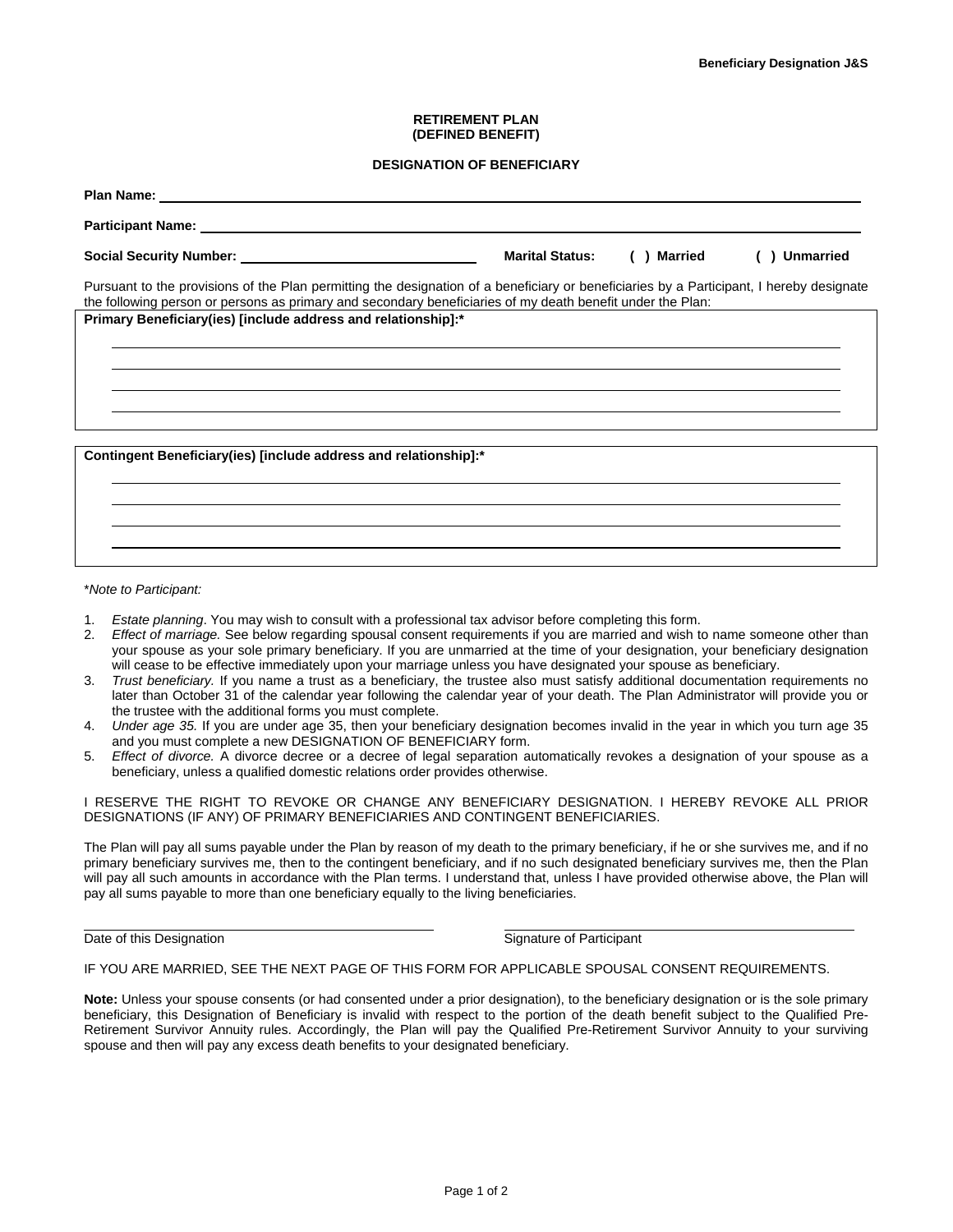# **CONSENT OF SPOUSE TO WAIVER OF PRE-RETIREMENT SURVIVOR ANNUITY**

I, the undersigned spouse of the Participant named in the foregoing "Designation of Beneficiary," hereby certify I have read and understand the Designation of Beneficiary and the Pre-Retirement Survivor Annuity Explanation. I certify that I have received the PRE-RETIREMENT SURVIVOR ANNUITY EXPLANATION and that I understand my right not to consent to this waiver election, the time period during which my spouse and I may make this waiver election, and the financial effect of the election not to receive benefits in the Pre-Retirement Survivor Annuity form. I also understand that if my spouse predeceases me, I am entitled to benefits under the Plan unless I give my written consent below to have my portion of the death benefits paid to another beneficiary. Being fully satisfied with the provisions of the Designation of Beneficiary, I hereby consent to and accept the Designation of Beneficiary and waive my right to the Qualified Pre-Retirement Survivor Annuity, without regard to whether I survive or predecease my spouse. I understand that my consent is irrevocable unless my spouse changes the Designation of Beneficiary. I understand that if my spouse changes the Designation of Beneficiary to someone other than me (the spouse) as the sole primary beneficiary (*Spouse must choose one of (a) or (b) below*):

- (a) [ ] **Additional consent required.** I must execute and file with the Plan Administrator a similar consent to any new Designation of Beneficiary or the Participant's new Designation of Beneficiary will be ineffective and I will be the sole primary beneficiary.
- (b) [ ] **No additional consent required.** I waive my right to withhold my consent to any and all future changes my spouse makes to the Designation of Beneficiary. I understand that I have the right to limit my consent to the naming of the specific beneficiary in this Designation of Beneficiary by choosing (a) above.

| Print Name of Spouse                                                                                                                                               |           | Signature of Participant's Spouse |  |  |  |
|--------------------------------------------------------------------------------------------------------------------------------------------------------------------|-----------|-----------------------------------|--|--|--|
| Witness by Plan Representative.                                                                                                                                    |           |                                   |  |  |  |
|                                                                                                                                                                    |           | Plan Representative               |  |  |  |
|                                                                                                                                                                    | <b>OR</b> |                                   |  |  |  |
| Witness by Notary.                                                                                                                                                 |           |                                   |  |  |  |
|                                                                                                                                                                    |           |                                   |  |  |  |
|                                                                                                                                                                    |           |                                   |  |  |  |
| BEFORE ME, the undersigned, a Notary Public, personally appeared _________________________ who executed the above spouse's<br>consent as a free and voluntary act. |           |                                   |  |  |  |
| IN WITNESS WHEREOF, I have signed my name and affixed my official notarial seal this ________________________ day                                                  |           |                                   |  |  |  |
|                                                                                                                                                                    |           |                                   |  |  |  |
| (SEAL)                                                                                                                                                             |           |                                   |  |  |  |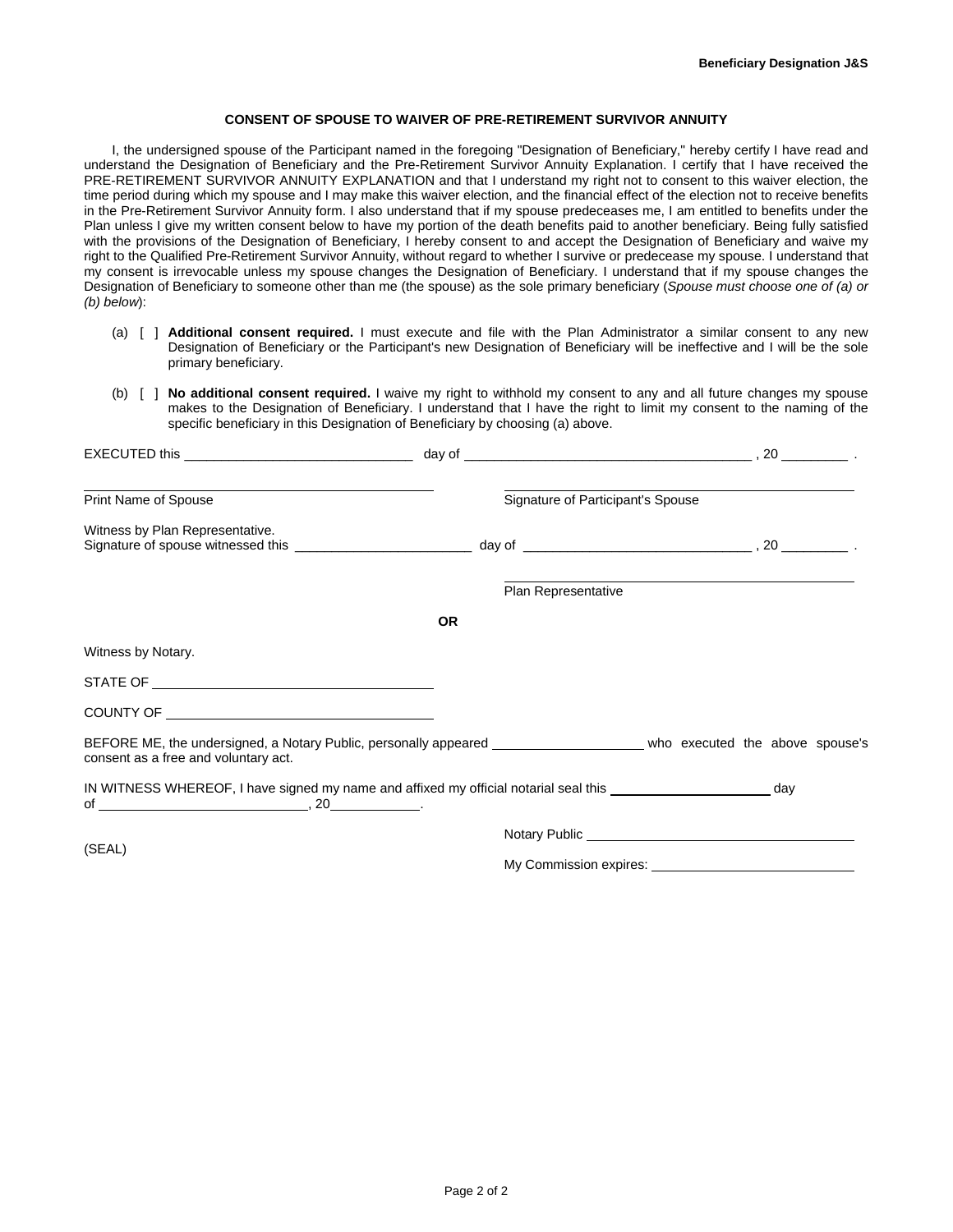### **RETIREMENT PLAN (DEFINED BENEFIT)**

### **PRE-RETIREMENT SURVIVOR ANNUITY EXPLANATION**

Plan: \_\_\_\_\_\_\_\_\_\_\_\_\_\_\_\_\_\_\_\_\_\_\_\_\_\_\_\_\_\_\_\_\_\_\_\_\_\_\_\_\_\_\_\_\_\_\_\_\_\_\_\_\_\_\_\_\_\_\_\_\_\_\_\_\_\_\_\_\_\_\_\_\_\_\_\_\_\_\_\_\_\_\_\_\_\_\_\_\_\_\_\_\_\_\_\_\_\_\_\_\_

Participant: \_\_\_\_\_\_\_\_\_\_\_\_\_\_\_\_\_\_\_\_\_\_\_\_\_\_\_\_\_\_\_\_\_\_\_\_\_\_\_\_\_\_\_\_\_\_\_\_\_\_\_\_\_\_\_\_\_\_\_\_\_\_\_\_\_\_\_\_\_\_\_\_\_\_\_\_\_\_\_\_\_\_\_\_\_\_\_\_\_\_\_\_\_\_\_\_

**Automatic Spousal Death Benefit.** This form explains the Pre-Retirement Survivor Annuity benefit under the Plan. The Pre-Retirement Survivor Annuity provides a minimum benefit for your surviving spouse if you die prior to commencing distributions from the Plan. The Pre-Retirement Survivor Annuity will not affect the total death benefit the Plan will pay your spouse if your spouse is the sole primary beneficiary. You need to read the balance of this explanation only if you have designated, or wish to designate, someone other than your spouse to receive the Automatic Spousal Death Benefit under the Plan.

**Pre-Retirement Survivor Annuity.** The Plan requires the payment of a Pre-Retirement Survivor Annuity to your spouse if your death occurs prior to commencement of benefits under the Plan, your spouse survives you, and you and your spouse are married on the date of your death. If the Plan commences benefit payments to you prior to your death, then the method of distribution in effect on the date of your death will dictate the manner in which the Plan will distribute your remaining death benefit, if any, and the benefit described in this explanation would not apply to the payment of your remaining death benefit (if any).

Under the Pre-Retirement Survivor Annuity, your spouse will receive a lifetime level monthly payment. The amount of the level monthly payments made under the Pre-Retirement Survivor Annuity will depend on your Accrued Benefit at the time of your death and your spouse's age at the time the Pre-Retirement Survivor Annuity commences. If your death occurs after the earliest retirement age under the Plan, the Plan Administrator will calculate the Pre-Retirement Survivor Annuity as if you have commenced receiving the qualified joint and survivor annuity described in the Plan the day before your death. If your death occurs before the earliest retirement age under the Plan, the Plan Administrator will calculate your Pre-Retirement Survivor Annuity as if you separated on the date of your death (or, if earlier, the date you actually terminated employment), commenced receiving benefits in the form of a qualified joint and survivor annuity at the earliest retirement age under the Plan and died the day after attaining the earliest retirement age under the Plan. The earliest retirement age under the Plan is the earliest date the Plan permits you to elect to receive retirement benefits.

**Example.** Pat dies after attaining the earliest retirement age under the Plan. If Pat had commenced receiving a qualified joint and 50% survivor annuity under the Plan the day before his or her death, the monthly payment would have been \$400, with a \$200 monthly payment continuing after Pat's death to P's surviving spouse. The Pre-Retirement Survivor Annuity for Pat's spouse is a \$200 monthly benefit commencing at Pat's death for his or her spouse's remaining life.

**Time of Payment.** Regardless of the above, if the present value of the death benefit does not exceed \$5,000, then the Plan only permits a lump-sum distribution or a direct rollover to an IRA or another plan. The Trustee will make this distribution within a reasonable period of time after your death.

If the present value of your death benefit exceeds \$5,000, then your surviving spouse may elect to have the Trustee commence payment of the death benefit within a reasonable period of time after your death. The Trustee will adjust the monthly payment of the death benefit to reflect the difference in age of your surviving spouse between the actual payment commencement date and the theoretical commencement date the Plan uses to calculate the value of the death benefit. The theoretical commencement date is the later of the day after your earliest retirement age under the Plan or the date of your death. This adjustment is an actuarial equivalent adjustment. As part of the election to commence distribution, your surviving spouse will have the right to elect payment in a different form. If your surviving spouse fails to make an election, the Trustee will commence the death benefit on the first Plan distribution date following the latest of your date of death, the date the Plan is notified of your death, the date you would have attained Normal Retirement Age under the Plan or the date you would have attained age 62.

**Waiver Election.** The Plan requires payment of the Pre-Retirement Survivor Annuity portion of the death benefit unless you have a valid waiver election in effect on the date of your death. To have a valid waiver you must complete the DESIGNATION OF BENEFICIARY form enclosed with this explanation. Please note, your spouse must consent to the waiver by signing the waiver form. A notary public or a Plan representative must witness your spouse's signature. Your waiver election is not valid unless your spouse, during the election period, also consents in writing to your beneficiary designation or to any change in your beneficiary designation, unless your spouse is the sole primary beneficiary. A notary public or Plan representative also must witness your spouse's consent to the beneficiary designation. Your waiver election is not valid unless you and your spouse make the election within the election period. The election period begins on the first day of the Plan Year immediately preceding your 35th birthday or, if later, the date you receive this notice. The election period ends on the date of your death. If you wish, you may waive the Pre-Retirement Survivor Annuity prior to the beginning of the election period, but not prior to the first day of the Plan Year immediately preceding your 32nd birthday or, if later, the date you receive this notice. However, a waiver made prior to the beginning of the election period becomes null and void as of the first day of the election period and you would have to complete another waiver form with your spouse's consent. If you terminate service with the Employer prior to the beginning of the election period, you may waive the Pre-Retirement Survivor Annuity at any time after your termination of service. However, if you waive the Pre-Retirement Survivor Annuity prior to attaining age 35 and you return to employment, you will need to make another waiver with respect to any benefits you accrue after your return. Within the election period, as often as you wish, you may revoke a waiver election, or make a new waiver election following a revocation. You may